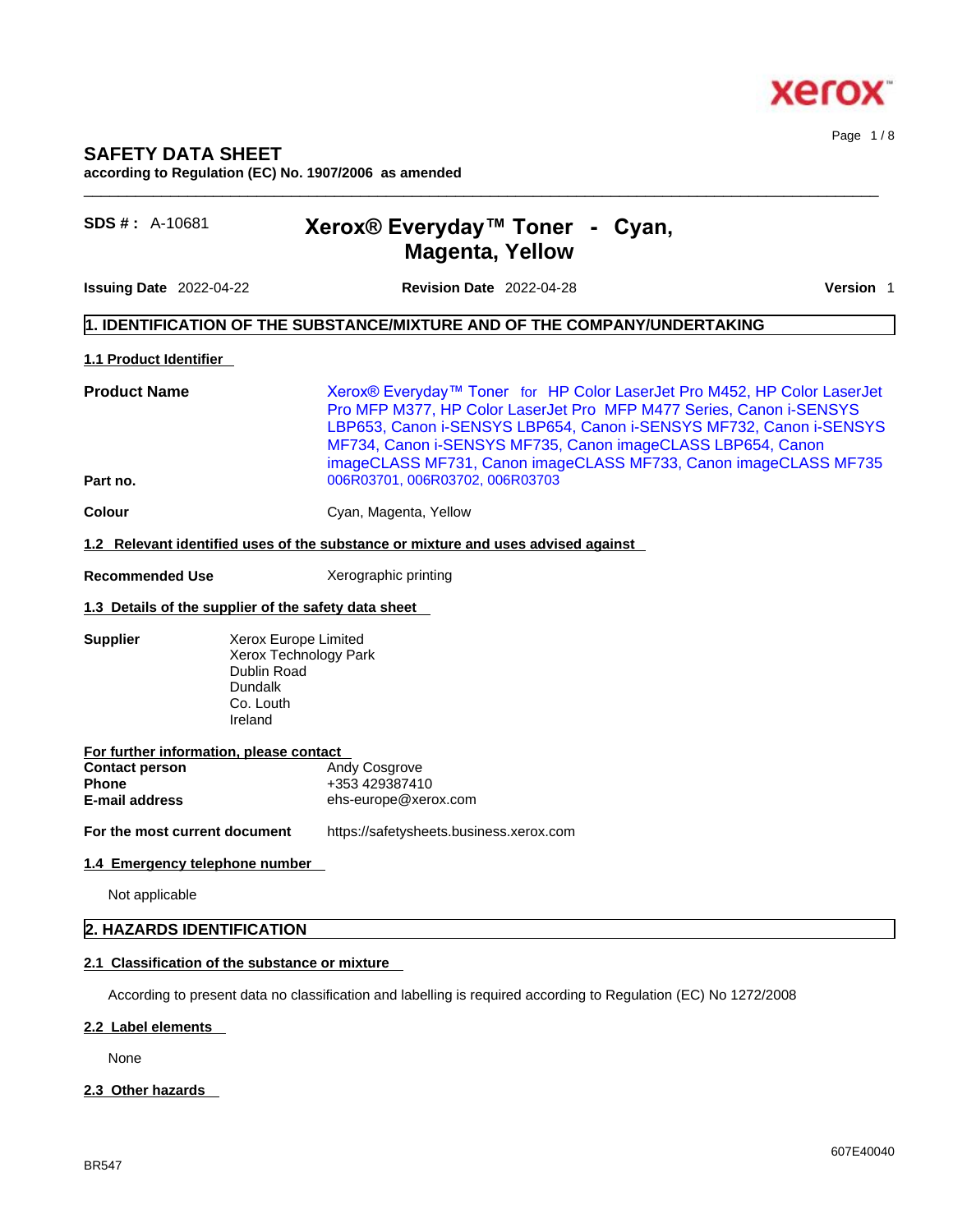Page 2 / 8

**Xero** 

# **SDS # :** A-10681 **Xerox® Everyday™ Toner -Cyan, Magenta, Yellow**

 $\_$  ,  $\_$  ,  $\_$  ,  $\_$  ,  $\_$  ,  $\_$  ,  $\_$  ,  $\_$  ,  $\_$  ,  $\_$  ,  $\_$  ,  $\_$  ,  $\_$  ,  $\_$  ,  $\_$  ,  $\_$  ,  $\_$  ,  $\_$  ,  $\_$  ,  $\_$  ,  $\_$  ,  $\_$  ,  $\_$  ,  $\_$  ,  $\_$  ,  $\_$  ,  $\_$  ,  $\_$  ,  $\_$  ,  $\_$  ,  $\_$  ,  $\_$  ,  $\_$  ,  $\_$  ,  $\_$  ,  $\_$  ,  $\_$  ,

**Issuing Date** 2022-04-22 **Revision Date** 2022-04-28 **Version** 1

 $\_$  ,  $\_$  ,  $\_$  ,  $\_$  ,  $\_$  ,  $\_$  ,  $\_$  ,  $\_$  ,  $\_$  ,  $\_$  ,  $\_$  ,  $\_$  ,  $\_$  ,  $\_$  ,  $\_$  ,  $\_$  ,  $\_$  ,  $\_$  ,  $\_$  ,  $\_$  ,  $\_$  ,  $\_$  ,  $\_$  ,  $\_$  ,  $\_$  ,  $\_$  ,  $\_$  ,  $\_$  ,  $\_$  ,  $\_$  ,  $\_$  ,  $\_$  ,  $\_$  ,  $\_$  ,  $\_$  ,  $\_$  ,  $\_$  ,

Not a PBT according to REACH Annex XIII May form explosible dust-air mixture if dispersed

# **3. COMPOSITION/INFORMATION ON INGREDIENTS**

## **3.2 Mixtures**

| <b>Chemical Name</b>       | Weight % | CAS No.     | <b>EC-No</b> | Classification (Reg.) | Hazard            | <b>REACH Registration</b> |  |
|----------------------------|----------|-------------|--------------|-----------------------|-------------------|---------------------------|--|
|                            |          |             |              | 1272/2008)            | <b>Statements</b> | Number                    |  |
| Styrene/acrylate copolymer | 75-85    | Proprietary | Not listed   | $\sim$ $\sim$         | $-1$              | $- -$                     |  |
| Magenta pigment            | $0 - 10$ | 980-26-7    | 213-561-3    | $\sim$ $\sim$         | $\sim$ $\sim$     | 01-2119456804-33-0008     |  |
| Cyan Pigment               | $0 - 10$ | 147-14-8    | 205-685-1    | $\sim$ $\sim$         | $- -$             | 01-2119458771-32-0044     |  |
| <b>Yellow Piament</b>      | $0 - 10$ | 6358-31-2   | 228-768-4    |                       | $\sim$ $\sim$     |                           |  |
| Paraffin wax               | $1 - 10$ | 8002-74-2   | 232-315-6    | $-$                   | $-1$              | $- -$                     |  |
| Titanium dioxide           |          | 13463-67-7  | 236-675-5    | Carc (Inhal) 2        | H <sub>351</sub>  | $\sim$ $\sim$             |  |

### **Full text of H- statements: see section 16**

#### **Note**

"--" indicates no classification or hazard statements apply.

Components marked as "Not Listed" are exempt from registration.

Where no REACH registration number is listed, it is considered confidential to the Only Representative.

# **4. FIRST AID MEASURES**

#### **4.1 Description of first aid measures**

| <b>General advice</b> | For external use only. When symptoms persist or in all cases of doubt seek medical advice.<br>Show this safety data sheet to the doctor in attendance. |
|-----------------------|--------------------------------------------------------------------------------------------------------------------------------------------------------|
| Eye contact           | Immediately flush with plenty of water. After initial flushing, remove any contact lenses and<br>continue flushing for at least 15 minutes             |
| <b>Skin contact</b>   | Wash skin with soap and water                                                                                                                          |
| <b>Inhalation</b>     | Move to fresh air                                                                                                                                      |
| <b>Ingestion</b>      | Rinse mouth with water and afterwards drink plenty of water or milk                                                                                    |
|                       | 4.2 Most important symptoms and effects, both acute and delayed                                                                                        |
| A access discutation  |                                                                                                                                                        |

| <b>Acute toxicity</b>   |                                                       |  |
|-------------------------|-------------------------------------------------------|--|
| <b>Eves</b>             | No known effect                                       |  |
| <b>Skin</b>             | No known effect                                       |  |
| <b>Inhalation</b>       | No known effect                                       |  |
| Ingestion               | No known effect                                       |  |
| <b>Chronic effects</b>  |                                                       |  |
| <b>Chronic toxicity</b> | No known effects under normal use conditions          |  |
| <b>Main symptoms</b>    | Overexposure may cause:                               |  |
|                         | mild respiratory irritation similar to nuisance dust. |  |
|                         | None known                                            |  |
|                         |                                                       |  |

**4.3 Indication of immediate medical attention and special treatment needed**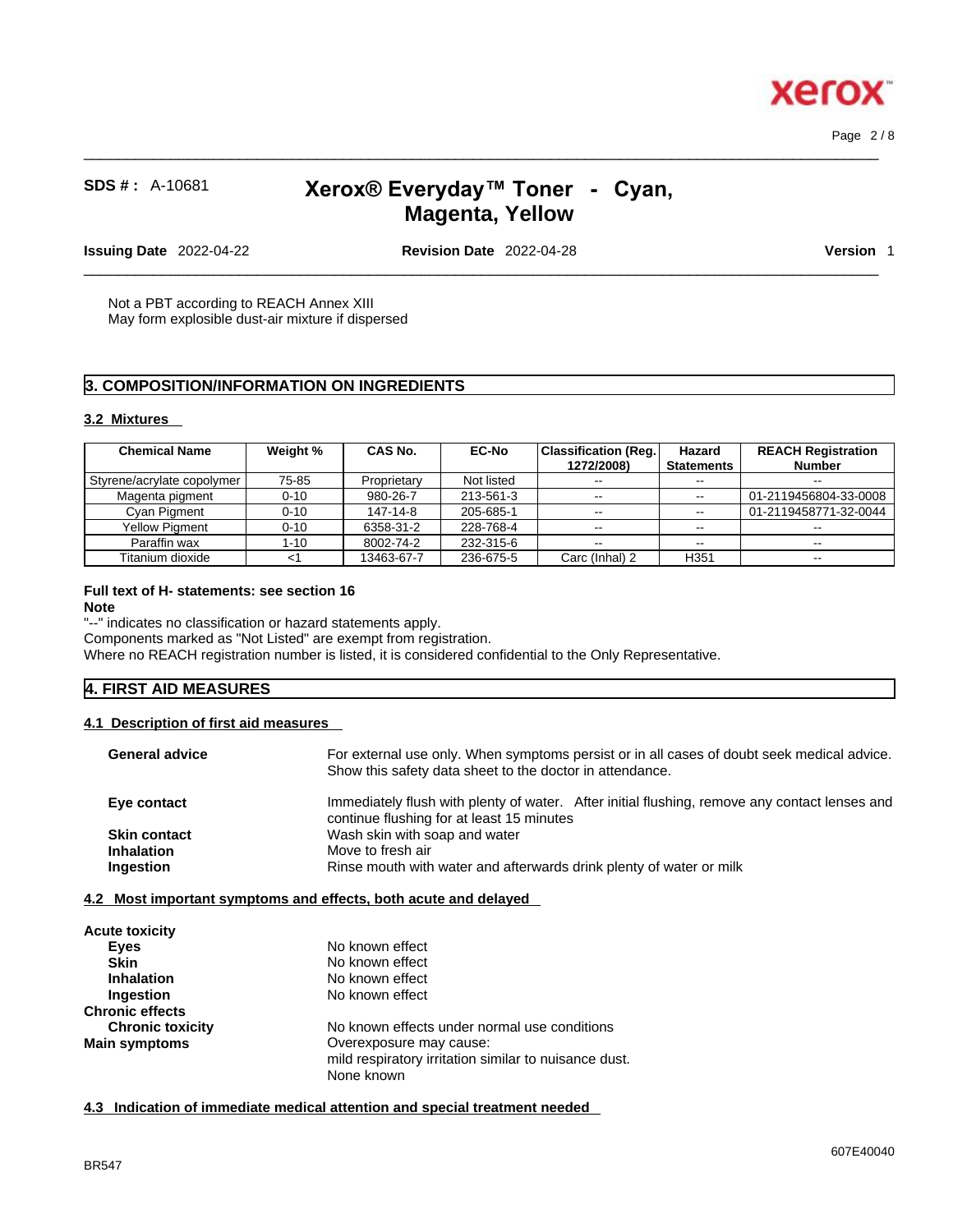

Page 3 / 8

# **SDS # :** A-10681 **Xerox® Everyday™ Toner -Cyan, Magenta, Yellow**

 $\_$  ,  $\_$  ,  $\_$  ,  $\_$  ,  $\_$  ,  $\_$  ,  $\_$  ,  $\_$  ,  $\_$  ,  $\_$  ,  $\_$  ,  $\_$  ,  $\_$  ,  $\_$  ,  $\_$  ,  $\_$  ,  $\_$  ,  $\_$  ,  $\_$  ,  $\_$  ,  $\_$  ,  $\_$  ,  $\_$  ,  $\_$  ,  $\_$  ,  $\_$  ,  $\_$  ,  $\_$  ,  $\_$  ,  $\_$  ,  $\_$  ,  $\_$  ,  $\_$  ,  $\_$  ,  $\_$  ,  $\_$  ,  $\_$  ,

| Issuing Date 2022-04-22 | <b>Revision Date 2022-04-28</b> | Version |  |
|-------------------------|---------------------------------|---------|--|
|                         |                                 |         |  |

| <b>Protection of first-aiders</b> | No special protective equipment required |
|-----------------------------------|------------------------------------------|
| Notes to physician                | Treat symptomatically                    |

#### **5. FIREFIGHTING MEASURES**

#### **5.1 Extinguishing media**

**Suitable extinguishing media** Use water spray or fog; do not use straight streams, Foam

**Unsuitable extinguishing media** Do not use a solid water stream as it may scatterand spread fire

#### **5.2 Special hazards arising from the substance or mixture**

Fine dust dispersed in air, in sufficient concentrations, and in the presence of an ignition source is a potential dust explosion hazard

#### **Hazardous combustion products**

Hazardous decomposition products due to incomplete combustion. Carbon oxides Nitrogen oxides (NOx)

#### **5.3 Advice for fire-fighters**

In the event of fire and/or explosion do not breathe fumes. Wear fire/flame resistant/retardant clothing. Use self-contained pressure-demand breathing apparatus if needed to prevent exposure to smoke or airborne toxins. Wear self-contained breathing apparatus and protective suit.

Wear self-contained breathing apparatus and protective suit.

#### **Other information**

| <b>Flammability</b> | Not flammable  |
|---------------------|----------------|
| Flash point         | Not applicable |

#### **6. ACCIDENTAL RELEASE MEASURES**

#### **6.1 Personal precautions, protective equipment and emergency procedures**

Avoid breathing dust

#### **6.2 Environmental precautions**

Although toner is not an aquatic toxin, microplastics may be a physical hazard to aquatic life and should not be allowed to enter drains, sewers, or waterways

#### **6.3 Methods and material for containment and cleaning up**

| <b>Methods for containment</b> | Prevent dust cloud                                                                |  |
|--------------------------------|-----------------------------------------------------------------------------------|--|
| Methods for cleaning up        | Use a vacuum cleaner to remove excess, then wash with COLD water. Hot water fuses |  |
|                                | the toner making it difficult to remove                                           |  |

#### **6.4 Reference to other sections**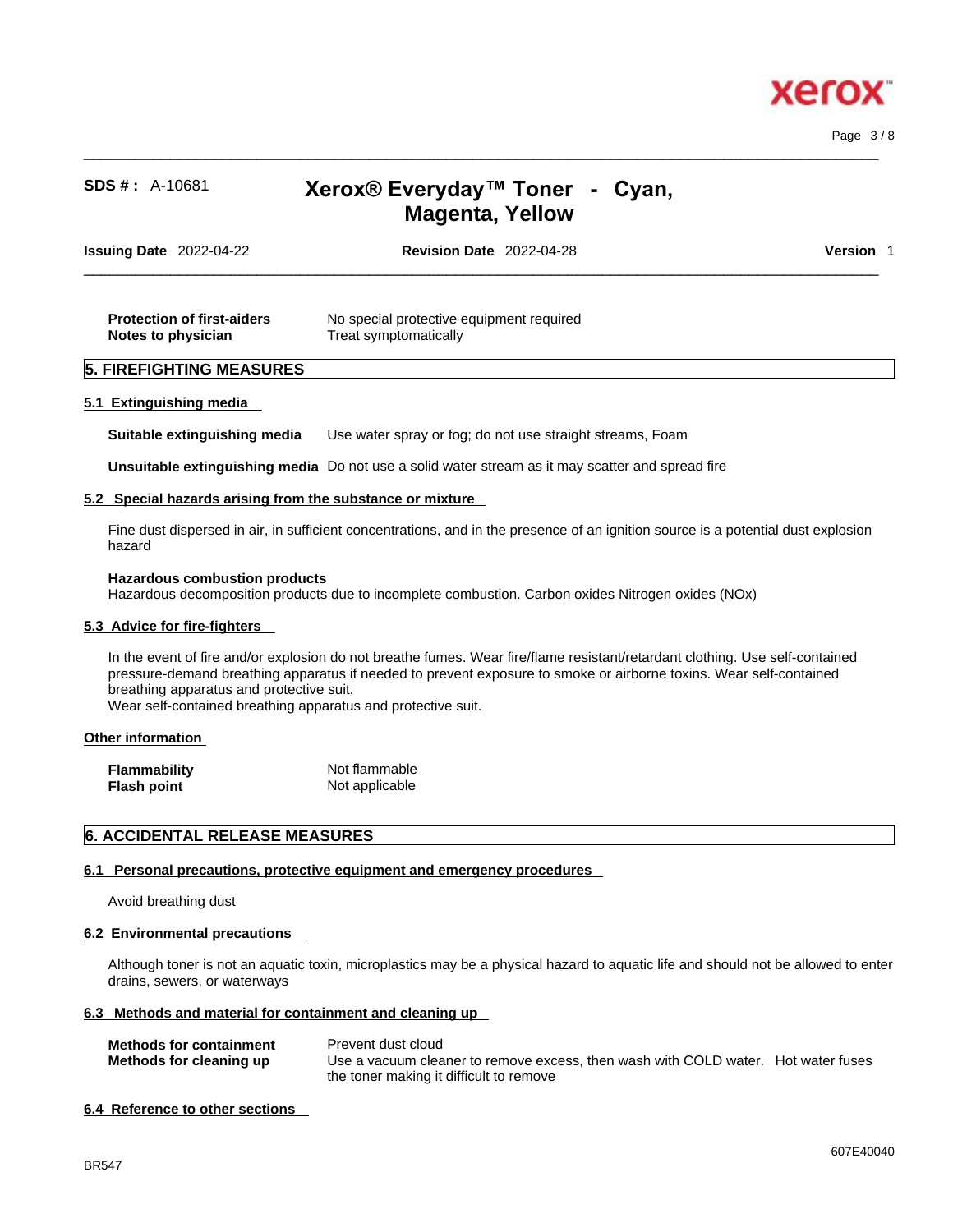

Page 4 / 8

# **SDS # :** A-10681 **Xerox® Everyday™ Toner -Cyan, Magenta, Yellow**

 $\_$  ,  $\_$  ,  $\_$  ,  $\_$  ,  $\_$  ,  $\_$  ,  $\_$  ,  $\_$  ,  $\_$  ,  $\_$  ,  $\_$  ,  $\_$  ,  $\_$  ,  $\_$  ,  $\_$  ,  $\_$  ,  $\_$  ,  $\_$  ,  $\_$  ,  $\_$  ,  $\_$  ,  $\_$  ,  $\_$  ,  $\_$  ,  $\_$  ,  $\_$  ,  $\_$  ,  $\_$  ,  $\_$  ,  $\_$  ,  $\_$  ,  $\_$  ,  $\_$  ,  $\_$  ,  $\_$  ,  $\_$  ,  $\_$  ,

**Issuing Date** 2022-04-22 **Revision Date** 2022-04-28 **Version** 1

 $\_$  ,  $\_$  ,  $\_$  ,  $\_$  ,  $\_$  ,  $\_$  ,  $\_$  ,  $\_$  ,  $\_$  ,  $\_$  ,  $\_$  ,  $\_$  ,  $\_$  ,  $\_$  ,  $\_$  ,  $\_$  ,  $\_$  ,  $\_$  ,  $\_$  ,  $\_$  ,  $\_$  ,  $\_$  ,  $\_$  ,  $\_$  ,  $\_$  ,  $\_$  ,  $\_$  ,  $\_$  ,  $\_$  ,  $\_$  ,  $\_$  ,  $\_$  ,  $\_$  ,  $\_$  ,  $\_$  ,  $\_$  ,  $\_$  ,

See section 12 for additional ecological information See Section 13 for additional information

### **7. HANDLING AND STORAGE**

#### **7.1 Precautions for safe handling**

Handle in accordance with good industrial hygiene and safety practice, Avoid dust accumulation in enclosed space, Prevent dust cloud

**Hygiene measures** None under normal use conditions

#### **7.2 Conditions for safe storage, including any incompatibilities**

Keep container tightly closed in a dry and well-ventilated place, Store at room temperature

### **7.3 Specific end uses**

Xerographic printing

# **8. EXPOSURE CONTROLS/PERSONAL PROTECTION**

#### **8.1 Control parameters**

| <b>Xerox Exposure Limit</b> | $2.5 \text{ mg/m}^3$ (total dust)       |
|-----------------------------|-----------------------------------------|
| <b>Xerox Exposure Limit</b> | 0.4 mg/m <sup>3</sup> (respirable dust) |

#### **8.2 Exposure controls**

| <b>Engineering measures</b> | None under normal use conditions |
|-----------------------------|----------------------------------|
|-----------------------------|----------------------------------|

#### **Personal protective equipment**

| Eye/face protection           | No special protective equipment required |
|-------------------------------|------------------------------------------|
| <b>Hand protection</b>        | No special protective equipment required |
| Skin and body protection      | No special protective equipment required |
| <b>Respiratory protection</b> | No special protective equipment required |
| <b>Thermal hazards</b>        | None under normal processing             |

# **Environmental Exposure Controls**

**Environmental Exposure Controls**  Keep out of drains, sewers, ditches and waterways

#### **9. PHYSICAL AND CHEMICAL PROPERTIES**

#### **9.1 Information on basic physical and chemical properties**

| Appearance            | Powder                | Odour           | Faint          |
|-----------------------|-----------------------|-----------------|----------------|
| <b>Physical state</b> | Solid                 | Odour threshold | Not applicable |
| <b>Colour</b>         | Cyan, Magenta, Yellow | рH              | Not applicable |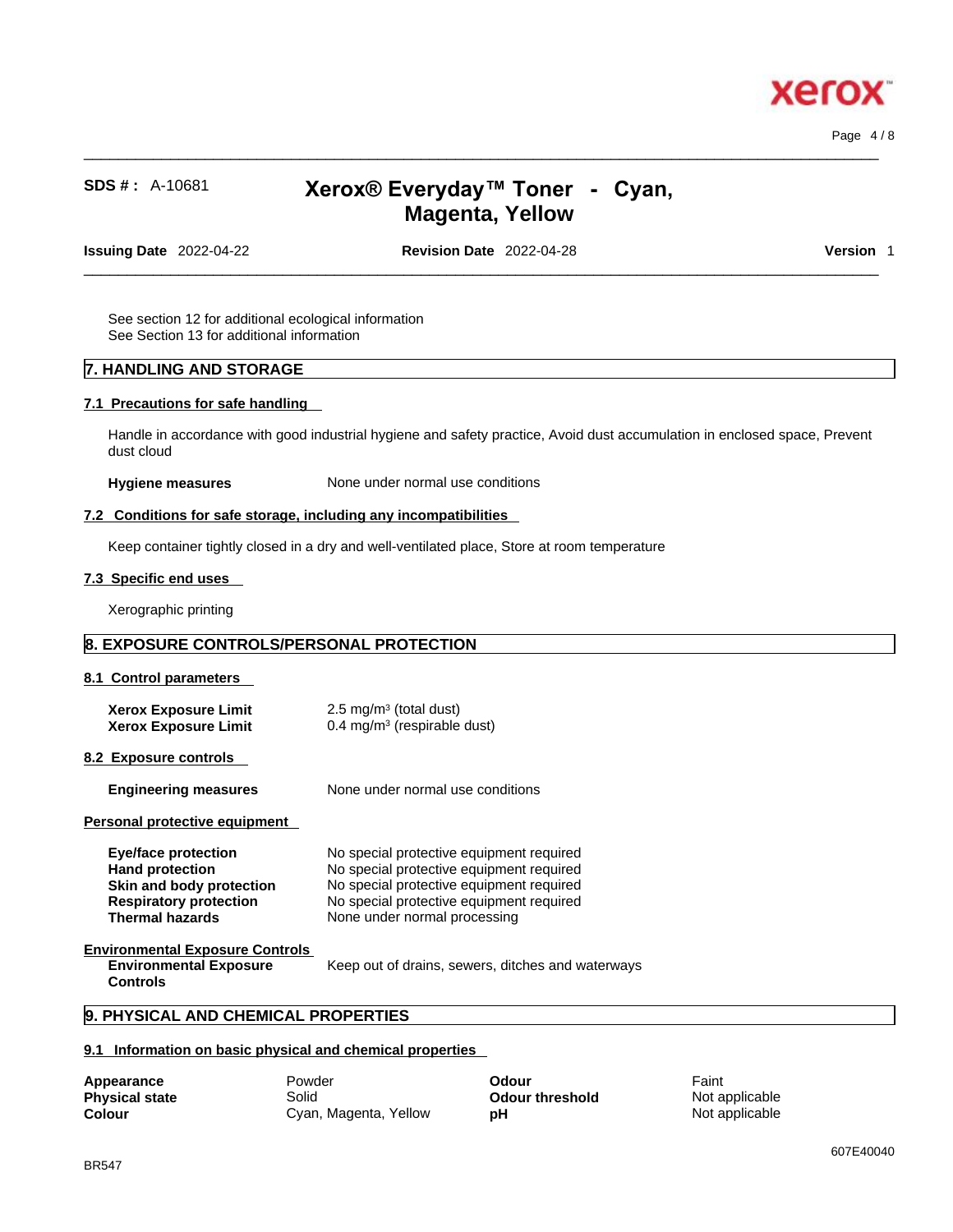

Page 5 / 8

| <b>SDS #: A-10681</b>                                                                                                                                                                                              | Xerox® Everyday™ Toner - Cyan,<br><b>Magenta, Yellow</b>                                                                                                      |           |
|--------------------------------------------------------------------------------------------------------------------------------------------------------------------------------------------------------------------|---------------------------------------------------------------------------------------------------------------------------------------------------------------|-----------|
| <b>Issuing Date 2022-04-22</b>                                                                                                                                                                                     | <b>Revision Date 2022-04-28</b>                                                                                                                               | Version 1 |
| <b>Flash point</b>                                                                                                                                                                                                 | Not applicable                                                                                                                                                |           |
| <b>Melting / Freezing Point</b><br>Boiling point/boiling range<br>Softening point                                                                                                                                  | Not applicable<br>Not applicable<br>$49 - 60 °C$<br>120 - 140 °F<br>$\sqrt{ }$                                                                                |           |
| <b>Evaporation rate</b><br><b>Flammability</b><br><b>Flammability Limits in Air</b>                                                                                                                                | Not applicable<br>Not flammable<br>Not applicable                                                                                                             |           |
| <b>Explosive Limits</b>                                                                                                                                                                                            | No data available                                                                                                                                             |           |
| Vapour pressure<br>Vapour density<br><b>Specific gravity</b><br><b>Water solubility</b><br><b>Partition coefficient</b><br><b>Autoignition temperature</b><br><b>Decomposition temperature</b><br><b>Viscosity</b> | Not applicable<br>Not applicable<br>$1 - 2$<br>Negligible<br>Not applicable<br>Not applicable<br>Not determined<br>Not applicable                             |           |
| <b>Explosive properties</b>                                                                                                                                                                                        | Fine dust dispersed in air, in sufficient concentrations, and in the presence of an ignition<br>source is a potential dust explosion hazard<br>Not applicable |           |

 $\_$  ,  $\_$  ,  $\_$  ,  $\_$  ,  $\_$  ,  $\_$  ,  $\_$  ,  $\_$  ,  $\_$  ,  $\_$  ,  $\_$  ,  $\_$  ,  $\_$  ,  $\_$  ,  $\_$  ,  $\_$  ,  $\_$  ,  $\_$  ,  $\_$  ,  $\_$  ,  $\_$  ,  $\_$  ,  $\_$  ,  $\_$  ,  $\_$  ,  $\_$  ,  $\_$  ,  $\_$  ,  $\_$  ,  $\_$  ,  $\_$  ,  $\_$  ,  $\_$  ,  $\_$  ,  $\_$  ,  $\_$  ,  $\_$  ,

None

# **10. STABILITY AND REACTIVITY**

### **10.1 Reactivity**

No dangerous reaction known under conditions of normal use

### **10.2 Chemical stability**

Stable under normal conditions

#### **10.3 Possibility of hazardous reactions**

| <b>Hazardous reactions</b> | None under normal processing            |
|----------------------------|-----------------------------------------|
| Hazardous polymerisation   | Hazardous polymerisation does not occur |

#### **10.4 Conditions to avoid**

Prevent dust cloud, Fine dust dispersed in air, in sufficient concentrations, and in the presence of an ignition source is a potential dust explosion hazard

#### **10.5 Incompatible Materials**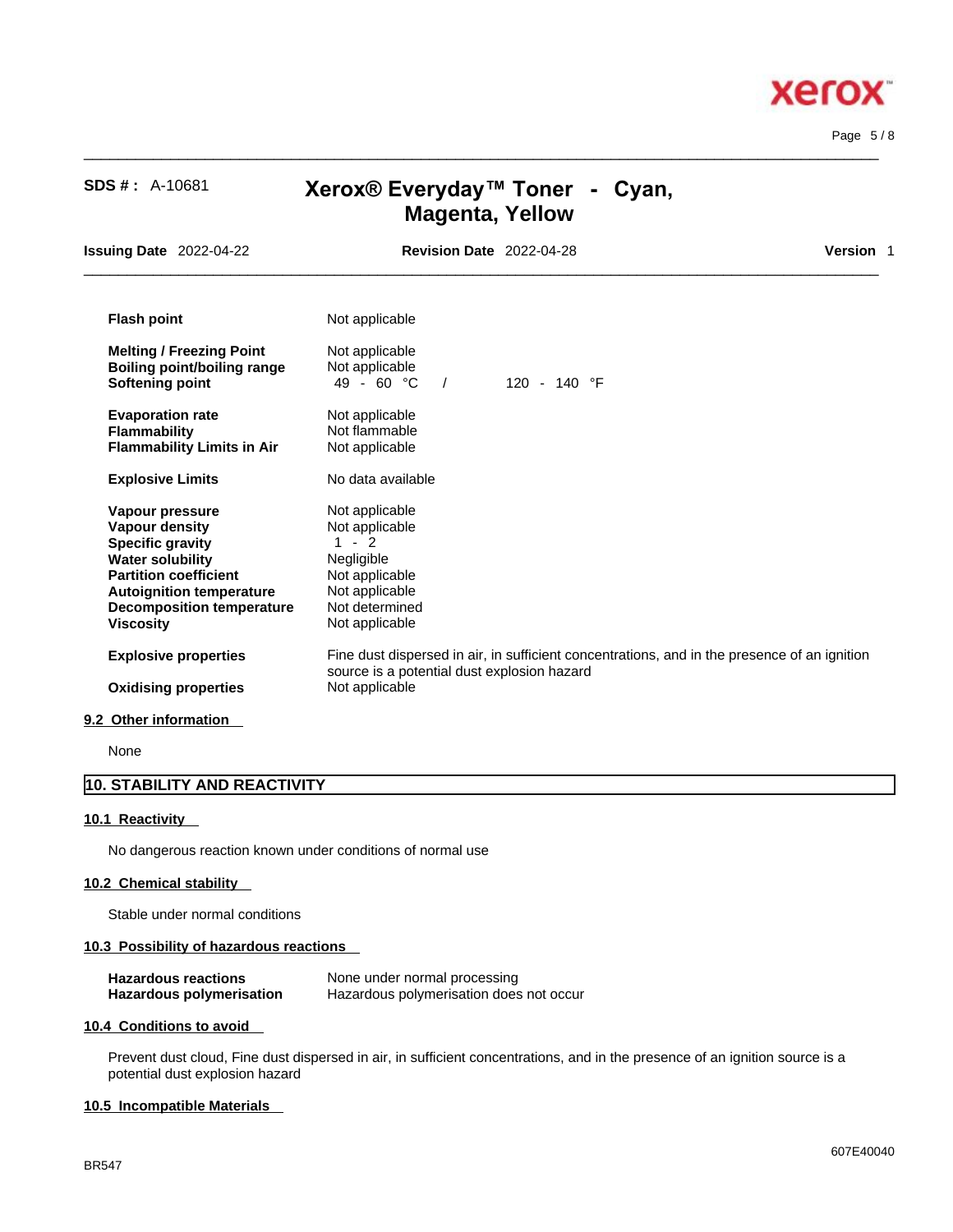**xero** 

# **SDS # :** A-10681 **Xerox® Everyday™ Toner -Cyan, Magenta, Yellow**

 $\_$  ,  $\_$  ,  $\_$  ,  $\_$  ,  $\_$  ,  $\_$  ,  $\_$  ,  $\_$  ,  $\_$  ,  $\_$  ,  $\_$  ,  $\_$  ,  $\_$  ,  $\_$  ,  $\_$  ,  $\_$  ,  $\_$  ,  $\_$  ,  $\_$  ,  $\_$  ,  $\_$  ,  $\_$  ,  $\_$  ,  $\_$  ,  $\_$  ,  $\_$  ,  $\_$  ,  $\_$  ,  $\_$  ,  $\_$  ,  $\_$  ,  $\_$  ,  $\_$  ,  $\_$  ,  $\_$  ,  $\_$  ,  $\_$  ,

**Issuing Date** 2022-04-22 **Revision Date** 2022-04-28 **Version** 1

 $\_$  ,  $\_$  ,  $\_$  ,  $\_$  ,  $\_$  ,  $\_$  ,  $\_$  ,  $\_$  ,  $\_$  ,  $\_$  ,  $\_$  ,  $\_$  ,  $\_$  ,  $\_$  ,  $\_$  ,  $\_$  ,  $\_$  ,  $\_$  ,  $\_$  ,  $\_$  ,  $\_$  ,  $\_$  ,  $\_$  ,  $\_$  ,  $\_$  ,  $\_$  ,  $\_$  ,  $\_$  ,  $\_$  ,  $\_$  ,  $\_$  ,  $\_$  ,  $\_$  ,  $\_$  ,  $\_$  ,  $\_$  ,  $\_$  ,

None

# **10.6 Hazardous decomposition products**

None under normal use

## **11. TOXICOLOGICAL INFORMATION**

*The toxicity data noted below is based on the test results of similar reprographic materials.* 

#### **11.1 Information on toxicological effects**

| <b>Acute toxicity</b><br>Product Information<br><b>Irritation</b><br>Oral LD50<br>Dermal LD50<br><b>LC50 Inhalation</b> | No skin irritation, No eye irritation<br>$> 5$ g/kg (rat)<br>$> 5$ g/kg (rabbit)<br>$> 5$ mg/L (rat, 4 hr) |
|-------------------------------------------------------------------------------------------------------------------------|------------------------------------------------------------------------------------------------------------|
| <b>Chronic toxicity</b>                                                                                                 |                                                                                                            |
| Product Information                                                                                                     |                                                                                                            |
| <b>Chronic effects</b>                                                                                                  | No known effects under normal use conditions                                                               |
| Carcinogenicity<br><b>Other information</b>                                                                             | See "Other Information" in this section.                                                                   |
|                                                                                                                         | The IARC (International Agency for Research on Cancer) has listed titanium dioxide as                      |
|                                                                                                                         | "possibly carcinogenic to humans". However, Xerox has concluded that the presence of                       |
|                                                                                                                         | titanium dioxide in this mixture does not present a health hazard. The IARC classification                 |
|                                                                                                                         | is based on studies in rats using high concentrations of pure, unbound TiO2 particles of                   |
|                                                                                                                         | respirable size. Epidemiological studies do not suggest a carcinogenic effects in humans.                  |
|                                                                                                                         | In addition, the titanium dioxide in this mixture is encapsulated in a matrix or bound to the              |
|                                                                                                                         | surface of the toner.                                                                                      |
|                                                                                                                         |                                                                                                            |
| Other toxic effects<br>Product Information                                                                              |                                                                                                            |
| <b>Sensitisation</b>                                                                                                    | No sensitisation responses were observed                                                                   |
| <b>Mutagenic effects</b>                                                                                                | Not mutagenic in AMES Test                                                                                 |
| <b>Reproductive toxicity</b>                                                                                            | This product does not contain any known or suspected reproductive hazards                                  |
|                                                                                                                         |                                                                                                            |
| Target organ effects                                                                                                    | None known                                                                                                 |
| Other adverse effects                                                                                                   | None known                                                                                                 |
| <b>Aspiration Hazard</b>                                                                                                | Not applicable                                                                                             |

11.2 Information on other hazards

**Endocrine disrupting properties** This product does not contain any known or suspected endocrine disruptors

# **12. ECOLOGICAL INFORMATION**

### **12.1 Toxicity**

On available data, the mixture / preparation is not harmful to aquatic life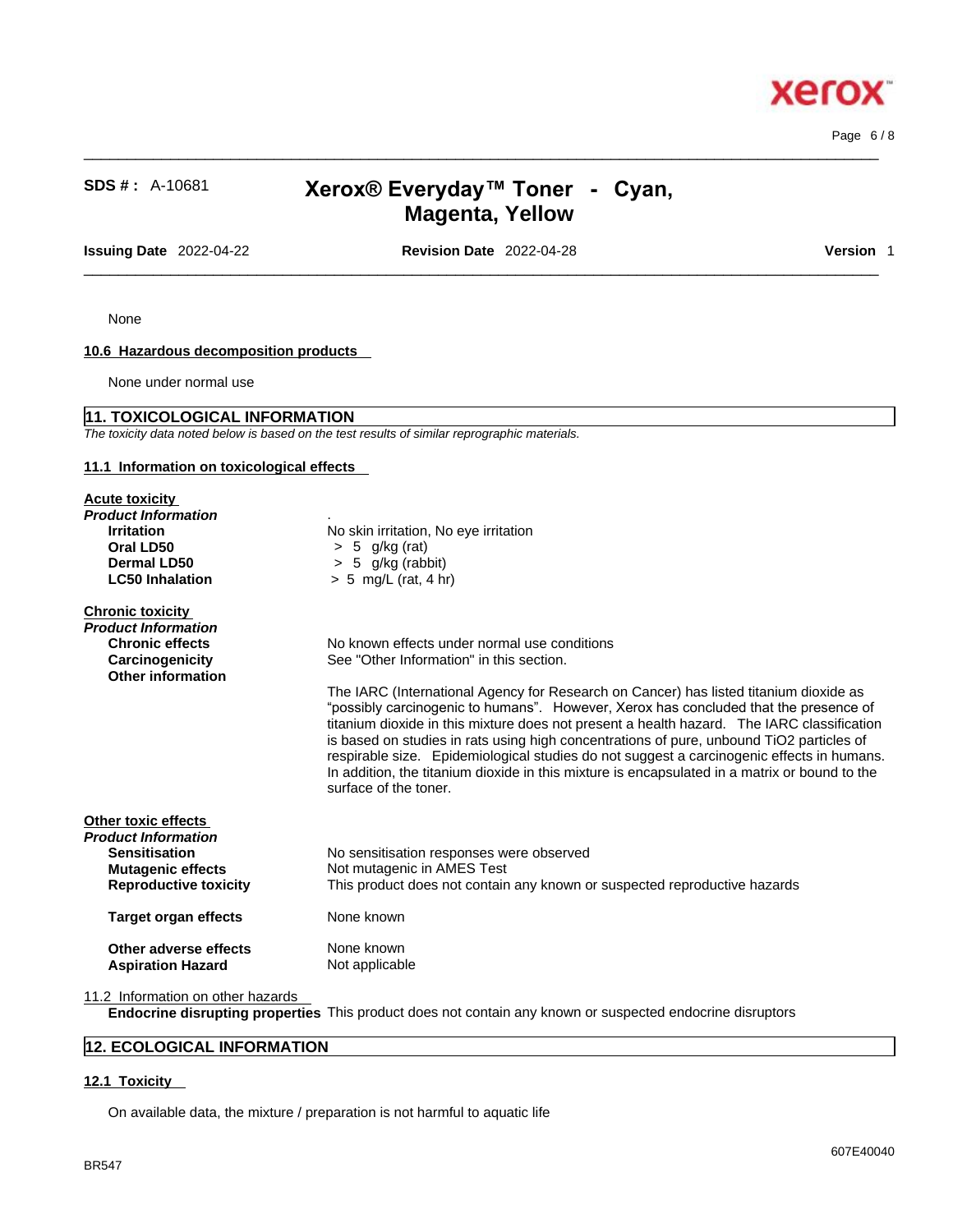

Page 7 / 8

# **SDS # :** A-10681 **Xerox® Everyday™ Toner -Cyan, Magenta, Yellow**

 $\_$  ,  $\_$  ,  $\_$  ,  $\_$  ,  $\_$  ,  $\_$  ,  $\_$  ,  $\_$  ,  $\_$  ,  $\_$  ,  $\_$  ,  $\_$  ,  $\_$  ,  $\_$  ,  $\_$  ,  $\_$  ,  $\_$  ,  $\_$  ,  $\_$  ,  $\_$  ,  $\_$  ,  $\_$  ,  $\_$  ,  $\_$  ,  $\_$  ,  $\_$  ,  $\_$  ,  $\_$  ,  $\_$  ,  $\_$  ,  $\_$  ,  $\_$  ,  $\_$  ,  $\_$  ,  $\_$  ,  $\_$  ,  $\_$  ,

**Issuing Date** 2022-04-22 **Revision Date** 2022-04-28 **Version** 1

 $\_$  ,  $\_$  ,  $\_$  ,  $\_$  ,  $\_$  ,  $\_$  ,  $\_$  ,  $\_$  ,  $\_$  ,  $\_$  ,  $\_$  ,  $\_$  ,  $\_$  ,  $\_$  ,  $\_$  ,  $\_$  ,  $\_$  ,  $\_$  ,  $\_$  ,  $\_$  ,  $\_$  ,  $\_$  ,  $\_$  ,  $\_$  ,  $\_$  ,  $\_$  ,  $\_$  ,  $\_$  ,  $\_$  ,  $\_$  ,  $\_$  ,  $\_$  ,  $\_$  ,  $\_$  ,  $\_$  ,  $\_$  ,  $\_$  ,

### **12.2 Persistence and degradability**

Not readily biodegradable

#### **12.3 Bioaccumulative potential**

Bioaccumulation is unlikely

#### **12.4 Mobility in soil**

Insoluble in water

#### **12.5 Results of PBT and vPvB assessment**

Not a PBT according to REACH Annex XIII

#### **12.6 Endocrine disrupting properties**

This product does not contain any known or suspected endocrine disruptors

#### **12.7 Other adverse effects**

Although toner is not an aquatic toxin, microplastics may be a physical hazard to aquatic life and should not be allowed to enter drains, sewers, or waterways.

# **13. DISPOSAL CONSIDERATIONS 13.1 Waste treatment methods Waste Disposal Method** Can be landfilled or incinerated, when in compliance with local regulations If incineration is to be carried out, care must be exercised to prevent dust clouds forming. **EWC Waste Disposal No.** 08 03 18 **Other information** Although toner is not an aquatic toxin, microplastics may be a physical hazard to aquatic life

and should not be allowed to enter drains, sewers, or waterways.

# **14. TRANSPORT INFORMATION**

### **14.1 UN/ID No**

Not regulated

#### **14.2 Proper shipping name**

Not regulated

#### **14.3 Transport hazard class(es)**